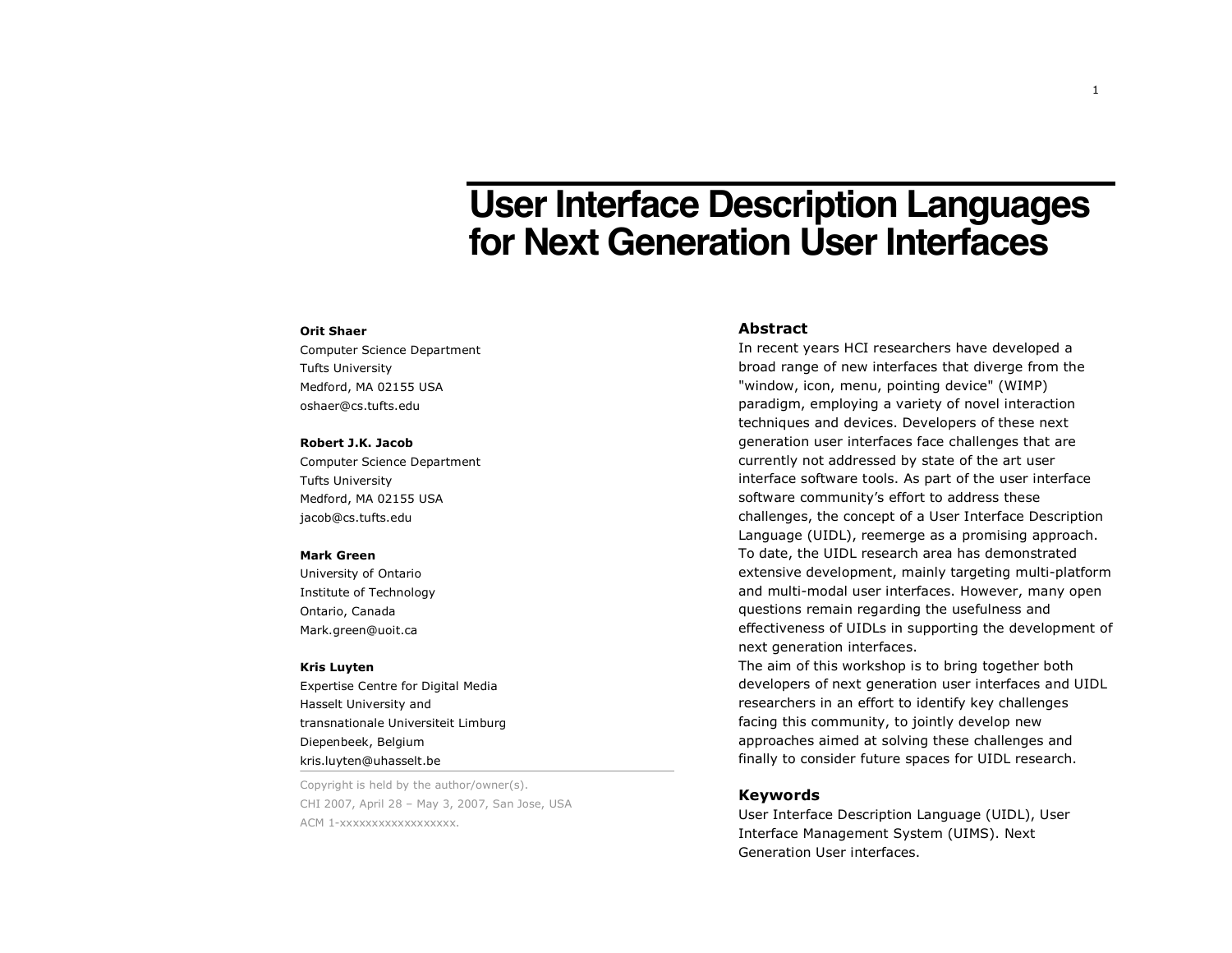#### **ACM Classification Keywords**

H5.m. Information interfaces and presentation

## **Motivation**

In the last decade, new classes of devices for accessing information have emerged along with an increased connectivity. In parallel to the proliferation of these devices, new interaction styles have been explored. Among these new styles are virtual reality, mixed reality, 3D interaction, tangible user interfaces, context-aware interfaces and recognition-based interfaces. As a result of this increasing diversity of devices and interaction styles, developers of nextgeneration interfaces experience difficulties such as the lack of appropriate interaction abstractions, the need to create different design variations of a single user interface and the integration of novel hardware. As part of the user interface software research community effort to address these difficulties, the concept of UIDL, which has its foundations in user interface management systems and model-based authoring, has reemerged as a promising approach. UIDLs allow user interface designers to specify a user interface, using high-level constructs, which abstract away implementation details. UIDL specifications can then be automatically or semi automatically converted into concrete user interfaces or user interface implementations. Several UIDLs,, mostly using XML as the general language, have been developed in recent years in order to simplify the development of next generation interfaces. However, despite the advancements demonstrated by the UIDL research community (see workshop on developing user interfaces with XML at AVI 2004 [6], and the adoption of this approach in commercial-level applications), many questions regarding the usefulness and effectiveness of UIDLs for next generation user

interfaces remain open: What models are required for specifying the dynamic behavior of next generation interfaces that are characterized by continuous, physical and multi-user interactions? How can UIDLs be made understandable and useful to user interface developers from different disciplinary backgrounds? How should UIDL's be evaluated? What UIDL approaches will result in powerful design and run time services? And finally how the result of collaboration between user interface developers and UIDL researchers will affect the UI architectural framework of the next generation of user interfaces?

## **Workshop Goals**

The first objective of this workshop is to *reach a common understanding of the UIDL approach*, its potential and shortcomings. The second objective is to *identify a set of common challenges* that impact emerging and future UIDL research by understanding the perspectives of both user interface developers from different disciplines and UIDL researchers. During the workshop, user-interface developers and UIDL researchers will work together in teams. Each team will collaborate around an emerging interaction style, leveraging the members various perspectives, with the goal of forming requirements for a UIDL that support this interaction style, and proposing a solution that satisfies these requirements. The strengths and weaknesses of the various solutions will then be compared. Together, this research community will identify common challenges and propose new concepts to solve them. Our last objective is to *consider future spaces for UIDL research*. This will help the UIDL research community to focus its attention on supporting the CHI community in its effort to develop the next generation of user interfaces as well as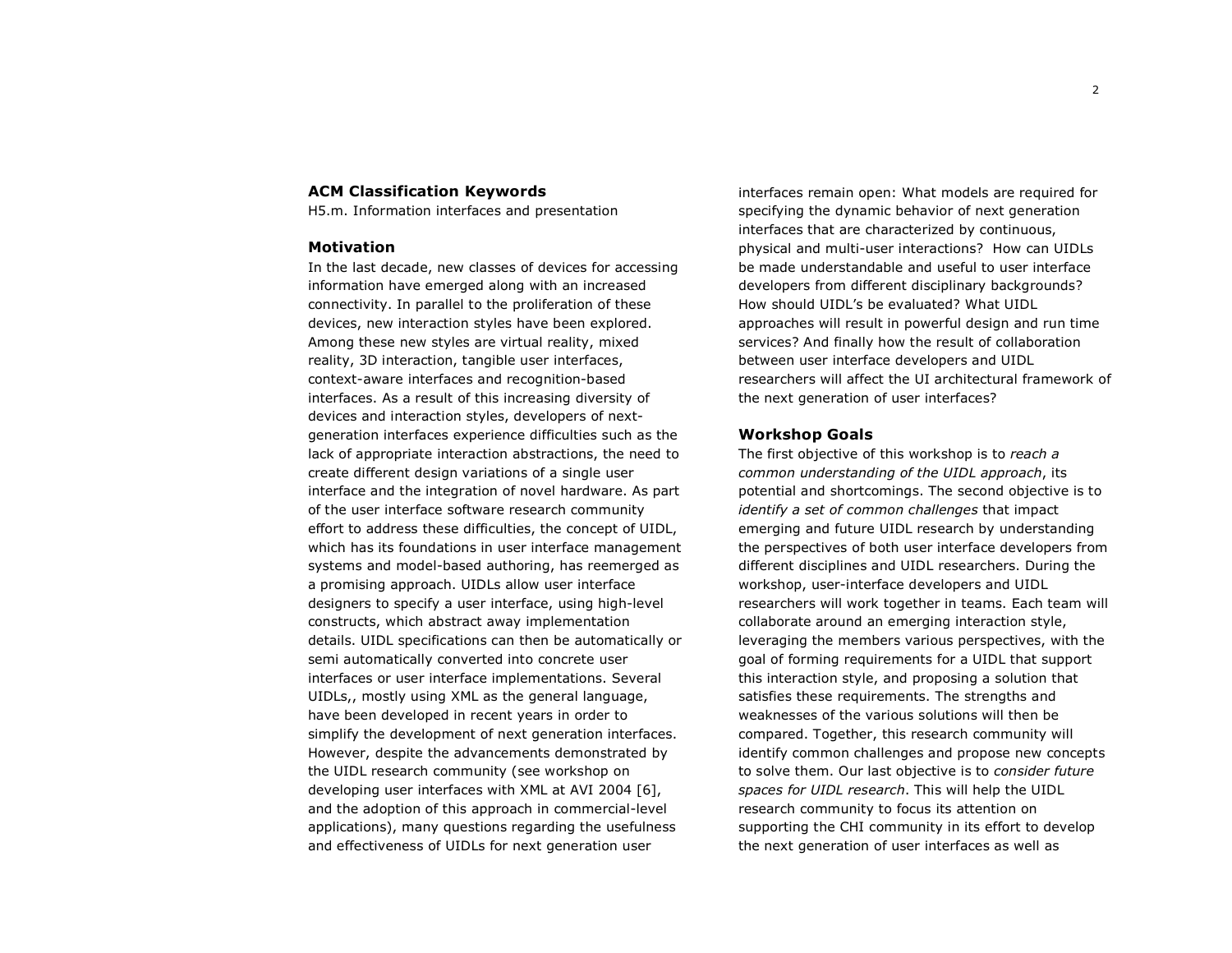recognize opportunities for collaboration.

## **Participants and Expected Community Interest**

A key goal of this workshop is to foster collaboration between developers of the next generation of user interfaces and user interface software researchers. In particular, the workshop will welcome both participants working in areas such as: virtual and augmented reality, ubiquitous pervasive and handheld interaction, as well as tangible user interfaces, and participants that are or were involved in an effort to develop, use and evaluate UIDLs.

A number of workshops were held in recent years on topics relevant to sub groups of this community: an AVI 2004 workshop on XML-based User Interface Description Languages [6]. A CHI 2005 workshop, The Future of User Interface Design Tools [9] and finally a CHI 2006 workshop, What is the Next Generation of Human Computer Interaction? [3]. We believe that the time is ripe to connect researchers from these areas in order to identify key challenges facing this community at the large, to jointly develop new approaches aimed at solving these challenges and consider future spaces for UIDL research.

#### **Background Historical Roots**

In the early 1980's, the concept of a *user interface management system* (UIMS) was an important focus area for the then-forming user interface software research community [8]. A UIMS allows designers to specify interactive behavior in a high-level *user interface description language* (UIDL) that abstracts the details of input and output devices. This specification

would be automatically translated into an executable program or interpreted at run time to generate a standard implementation of the user interface. The choice of a UIDL model and methods is a key ingredient in the design and implementation of a UIMS. The goal of user interface management systems was not only to simplify the development of user interfaces but also to promote consistency across applications as well as the separation of user interface code from application logic. However, the standardization of user interface elements in the late 1980's on the desktop paradigm made the need for abstractions from input and output devices mostly unnecessary. In addition, user interface developers were seeking control of the user interface look and feel. Thus, although a promising concept, the UIMS approach has been challenged in practice [8]. Subsequently, in the last decade, as a result of the proliferation of new devices and interaction techniques, some of the challenges facing the developers on next generation user interfaces are similar to those that faced GUI developers in the early 1980's. Thus, as part of the user interface software research community effort to address these difficulties, the concept of UIDL reemerged as a promising approach.

#### **Emerging UIDLs**

Several UIDLs have been developed in recent years. Most of them are XML-based. As described in [6] the goals of these emerging UIDLs are:

- To capture the requirements for a user interface as an abstract definition that remains stable across a variety of platforms.
- To enable the creation of a single user interface design for multiple devices and platforms.
- To improve the reusability of a user interface.
- To support evolution, extensibility and adaptability of a user interface.